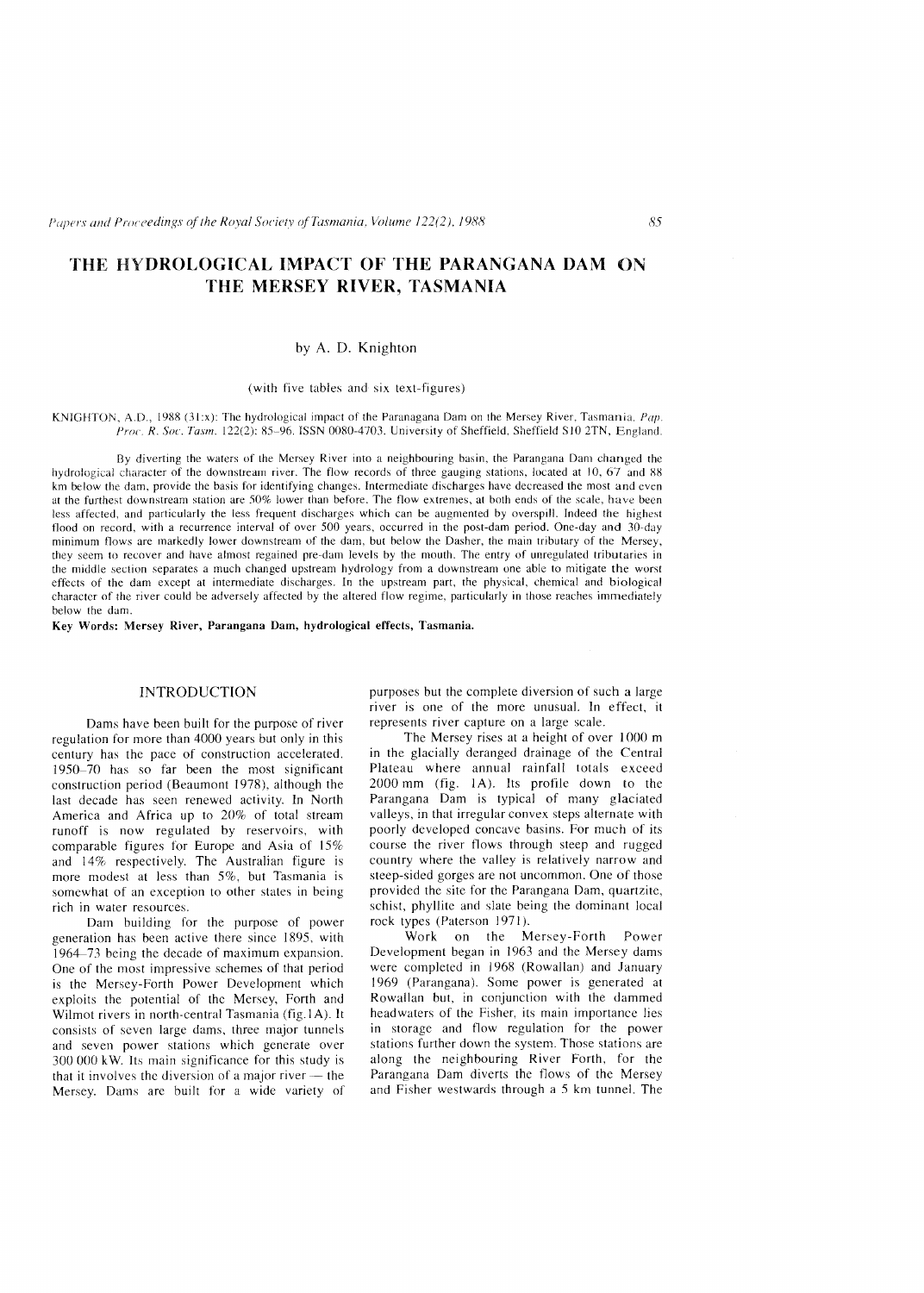

*FIG.I-(A) The Mersey basin-the inset map shows its position in Tasmania. (B) The tributary structure of the Mersey system expressed in terms of network magnitude. Only the major tributaries are shown.* 

only discharges immediately downstream of the dam come now from occasional short-term releases and flood flows which exceed the capacity of Lake Parangana.

Reservoirs are known to influence the physical, chemical and biological character of the downstream river (Petts 1984, Lillehammer & Saltveit 1984). Lake Rowallan, for example, has

increased iron concentration sufficiently for the iron to be precipitated on the river bed (Tyler & Buckney 1974). In this paper the hydrologic consequences of impoundment are the main concern. Unlike many such studies, this one not only deals with an unusual type of impoundment but also considers the impact along the entire downstream river, a distance of over 90 km. The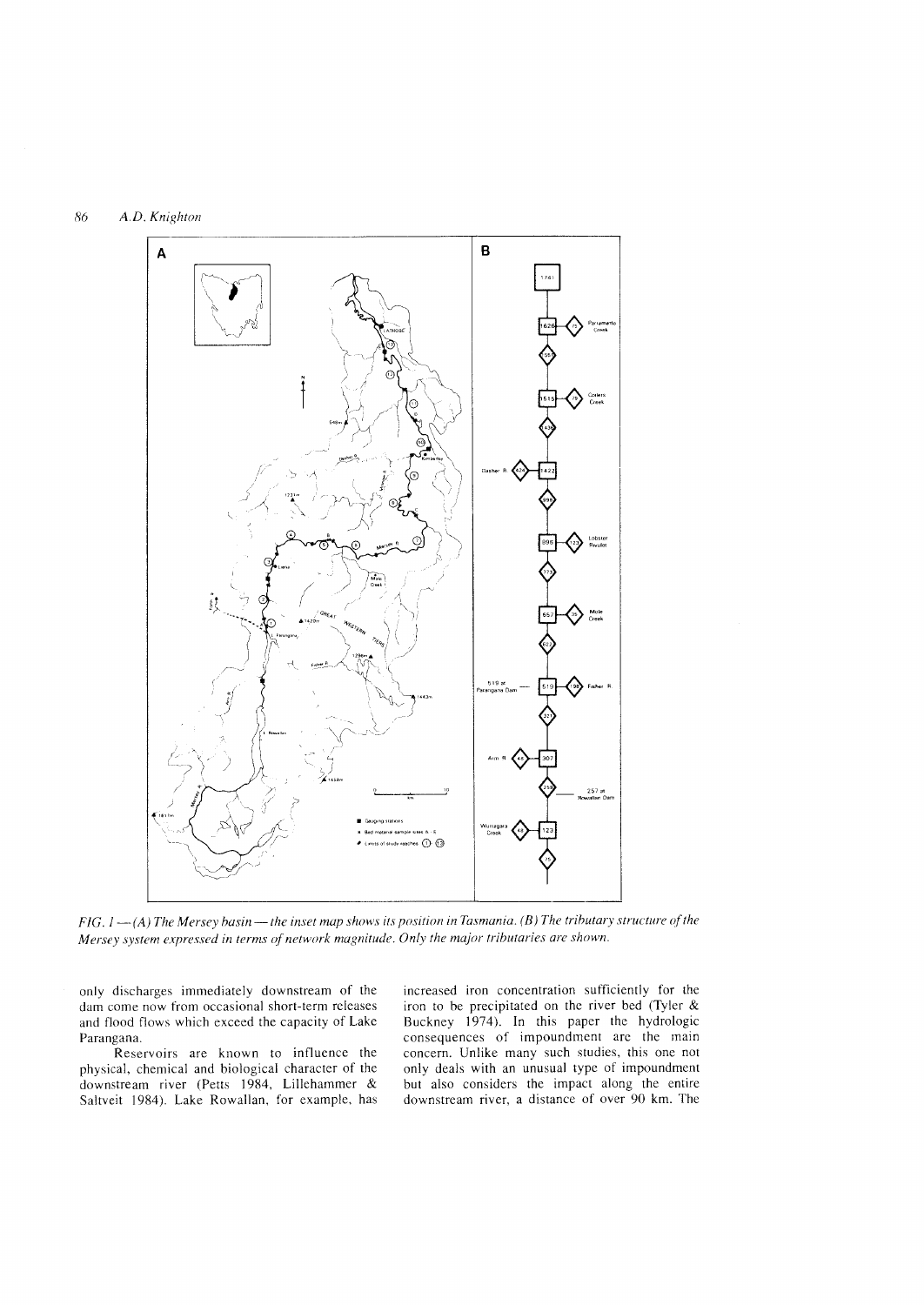downstream propagation of effects is an area of particular uncertainty in the response of rivers to disturbance (Burkham 1981).

# CHANGES [N FLOW CONDITIONS

Because of the various conditions for which dams are built and because each dam has its own release policy, a priori generalisations about the likely effects of a particular dam are ditficult to make. A study of 29 dams in the United States revealed. for example, a wide range of responses as regards mean annual discharge (Williams & Wolman  $1984$ ) - three increases, twenty decreases and six cases of no change. However, Petts (1984) has identified the most common consequences of impoundment — reduced average annual discharge, reduced seasonal flow variability, altered timing of annual extremes, reduced flood magnitudes, and the imposition of unnatural pulses. Some of these are present along the Mersey but not necessarily in a simple form.

Figure 1B is a diagrammatic representation of the Mersey's tributary structure expressed in terms of magnitude, a topologie property defined as the total number of headwater sources or streams which ultimately feed a given section of river. At the Parangana Dam, a distance of 69 km from source, the river has lost 63% of its height, 41% of its drainage area and 30% of its final magnitude. Considered in terms of magnitude, therefore, flow additions from tributary sources below the dam are quite high and could be sufficient to mitigate the worst effects of the diversion, particularly downstream of the Dasher. However, according to the relationship between median annual flood  $(Q<sub>2</sub>$  in  $m^3$  s<sup>-1</sup>) and drainage area (A<sub>d</sub> in km<sup>2</sup>) for pre-dam conditions at eight sections in the Mersey and Forth basins:

$$
Q_2 = 7.7 A_d^{0.57} \quad (\hat{\rho} = 0.94) \tag{1}
$$

the potential loss in flow at the damsite is over 300  $m<sup>3</sup>$  s<sup>-1</sup>, which represents 95% and 76% respectively of the pre-darn median annual flood at the Liena and Kimberley gauging stations.

The downstream fiver is supplied from two sources other than tributary additions  $-$  infrequent controlled releases through a gated flume in the dam wall and uncontrolled overspills down an ungated spillway. The first arc mainly intended to supplement very low discharges so that municipal, irrigation and industrial requirements can be met. The second are not directly quantifiable, but the fact that the potential loss calculated above is not realised at either Liena or Kimberley (table 1) suggests that they do make a large contribution during peak flow conditions. Certainly there was considerable overspill during the 1970 Hood which devastated the Mersey valley.

This study is concerned with possible changes to both average and extreme flow conditions. It is based largely on the records of three gauging stations  $-$  Liena (1951-83), Kimberley (1945-83) and Latrobe (1963-77,  $1982-83$ ) — which respectively lie at distances of 10,67 and 88 km downstream of the dam, and havc lost  $94\%$ ,  $36\%$  and  $31\%$  of their natural network magnitude as a result of the diversion. 1969 is taken as the first year in the post-dam period. The years 1965-68 were excluded from the Liena and Kimberley analyses to avoid the risk of dam influence during the construction phase but, because of its shorter record, this was not possible for Latrobe. However, comparing 1965-68 with the other years in the pre-dam period at Liena and Kimberley, changes to the flow regime during construction can be regarded as quite small.

#### Average Flows

As a result of the flow diversion, mean annual discharge has decreased by 82%, 54% and 48% at Liena, Kimberley and Latrobe respectively, figures which correspond closely to the percentage loss in drainage area at the three stations  $-94, 50$ and 44. Compared with data for other impoundments (Petts 1984), these levels of reduction are very high, although decreases of 93% and 73% have been recorded 5 km and 112 km below the Conchas Dam on the Canadian River in New Mexico where almost all the water is also diverted (Williams & Wolman 1984).

TABLE I Percentage Change in Flood Flows since Dam Closure

| Recurrence<br>interval (years) | Gauging station* |                 |  |
|--------------------------------|------------------|-----------------|--|
|                                | Liena            | Kimberley       |  |
| -1.11                          | -93              | $-67$ ( $-66$ ) |  |
| $\mathcal{D}$                  | $-73$ ( $-70$ )  | $-34$ ( $-38$ ) |  |
|                                | $-39(-55)$       | $+14(-13)$      |  |
| 10                             | $-4(-52)$        | $+58$ (+5)      |  |

\* The bracketed figures give the percentage change with the 1970 maximum excluded from the post· dam series.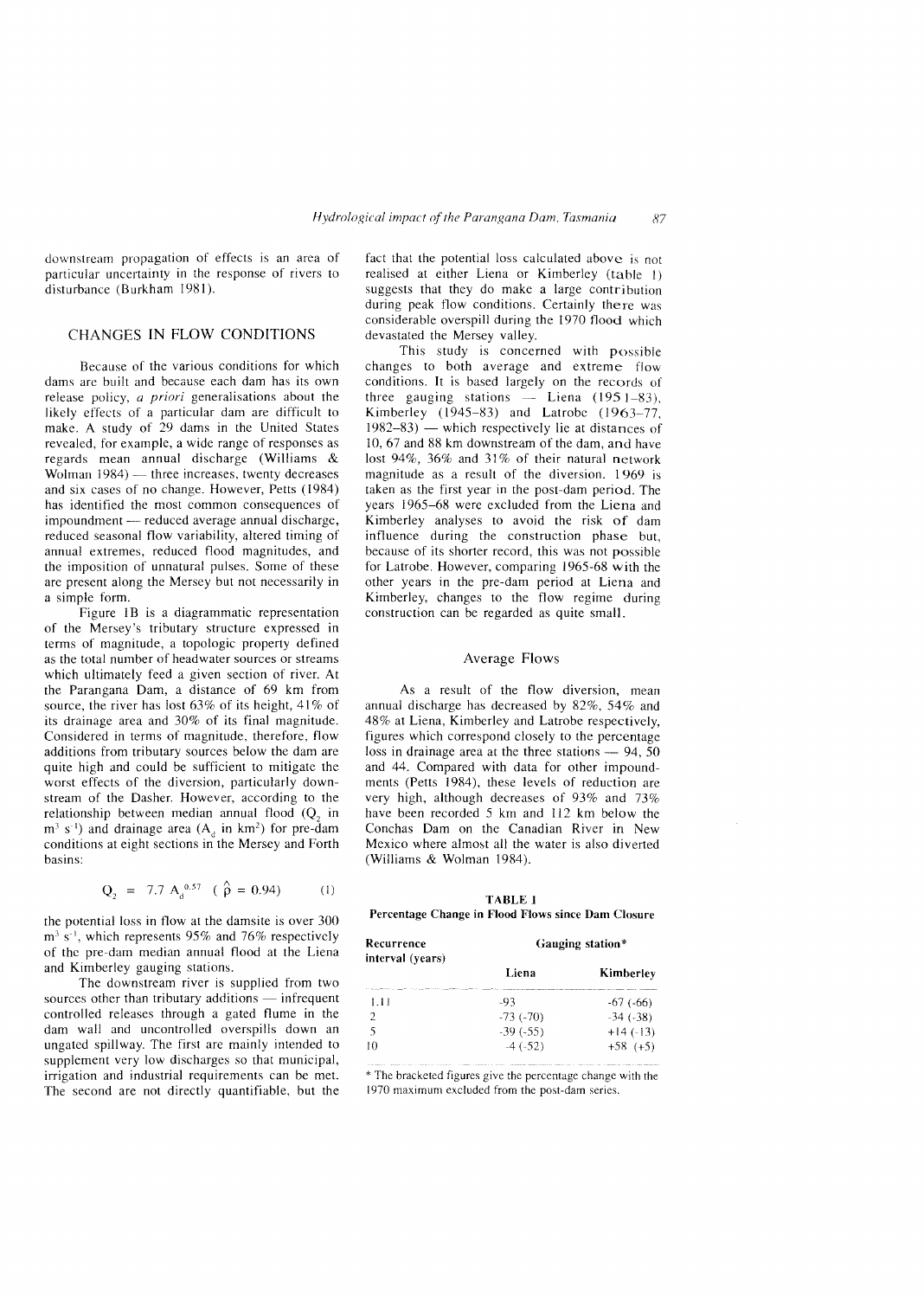#### 88 A *D. Knighton*

Flow duration curves based on daily mean flows were constructed to show how the decreases break down at a more detailed scale (fig. 2). Such curves give the percentage of time during which any selected discharge is equalled or exceeded. Thus, the  $1\%$  flow is equalled or exceeded  $1\%$  of the time (or  $0.01 \times 365 = 3.65$  days per year). The curves suggest that little change has occurred in the magnitudes of the least frequent flows, due partly to the effect of the very large 1970 flood. However, at Liena in particular, the pre- and post-dam curves rapidly diverge and even the 0.1% flow shows a large decrease at that gauge (table 2). The extent of the reduction increases markedly beyond the 5% flow, reaching a maximum for flows in the range of *40-90%* duration. Further downstream at Kimberley and Latrobe the maximum decrease is still considerable, in excess of 70% and 60% respectively, but tends to be more concentrated in the middle flow range (table 1). Mean annual discharge  $(Q_{m}$ ) has become less not only in magnitude (fig. 3) but also in frequency  $-$  its duration has decreased from 33% to 14% at Liena, and from 34% to 26% at Kimberley and Latrobe. Thus, despite its smaller volume the average flow is now exceeded far less frequently. Not surprisingly Kolmogorov-Smimov tests indicated that the distributions of mean daily flows differed significantly between the pre- and post-dam periods at all three stations.

The distribution of mean monthly discharges was used as the basis for determining whether, in association with the large decreases in daily and annual flow volumes, the seasonal pattern of flow has changed. Taking the pre-dam pattern as indicative of natural conditions, the flow regime was typically temperate oceanic with August as the month of maximum discharge. Interestingly, the

#### TABLE 2 Percentage Change **in** Discharge of Various **Durations** since **Dam** Closure

| Flow<br>duration<br>$( \% )$                       | <b>Gauging station</b>                                            |           |            |
|----------------------------------------------------|-------------------------------------------------------------------|-----------|------------|
|                                                    | Liena                                                             | Kimberley | Latrobe    |
| 0.1                                                | with the first company and a series of the contract of the<br>-45 | -5        | .<br>$+11$ |
|                                                    | $-51$                                                             | $-25$     | -29        |
| -5                                                 | -65                                                               | -45       | -35        |
| 20                                                 | -94                                                               | -62       | $-55$      |
| 50                                                 | -96                                                               | $-71$     | $-65$      |
| 80                                                 | -96                                                               | -67       | -61        |
| 95<br>and the state and companies to the state and | -94                                                               | $-51$     | -47        |

monthly flow distribution tended to become more peaked further downstream (fig. 3), suggesting that seasonal contrasts in precipitation and evaporation became more pronounced in that direction.

The Parangana Dam has accentuated the peakedness tendency at all three stations. If the gauging station on the Mersey upstream of the Arm River is used as a standard for comparative purposes (even though it lies downstream of Lake Rowallan), then the regime above the dam has changed little between the two periods apart from a slightly more even distribution throughout the year and a small increase in mean annual discharge, changes which are reversed downstream of the dam (fig. 3). All the gauges have developed a sharply peaked flow pattern, dominated by August, September and July. These months have experienced the smallest decreases in monthly discharge, ranging from 40% at Latrobe to 70% at Liena. In contrast, autumn (especially April and June) and spring have suffered the greatest losses as regards their contribution to the total flow regime. Such changes could affect the ecology of the river quite markedly. Indeed increased growth of freshwater algae has been reported upstream of Liena. Thus the dam has altered not only the magnitude of discharge but also the relative amounts of flow during the water year.

#### Maximum Flows

Average discharges, be they daily, monthly or annual, can conceal important features of flow behaviour associated with extremes, both high and low. It is not unusual to find that dams have little influence on average daily or annual discharges but significantly decrease annual peaks (table 4, Williams & Wolman 1984, Andrews 1986). The mean annual flood is commonly reduced by more than 25% (Petts 1984).

Flood flows are a particular concern since they represent a potential threat to structures and flood-plain land, and play an important role in the development of river channel form (Knighton 1984). Two modes of analysis are considered, based on series of annual maxima and sequences of high flows. The first uses the maximum instantaneous flow from each year of record to calculate the discharge  $Q_r$  with a recurrence interval of T years. In common with flood frequency analyses carried out in Tasmania (Watson 1975, Knighton 1987) and elsewhere (Benson 1968, NERC 1975), the log-Pearson Type III probability distribution was chosen for fitting curves to data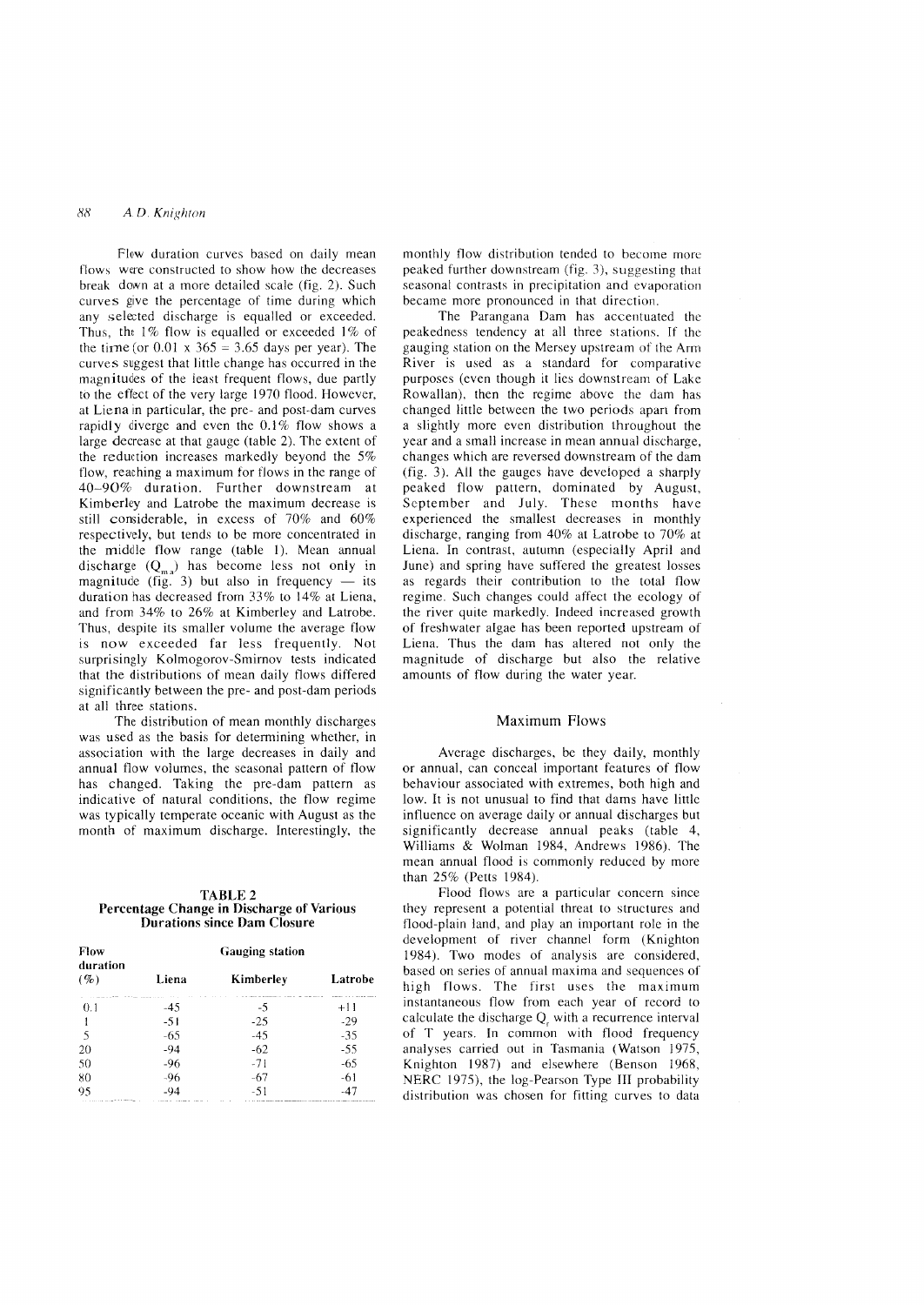



*FIG.* 2 - *Pre-dam and post-dam flow duration curves for the Liena, Kimberley and Latrobe gauging stations,* 

*FIG.* 3 - *Pre-dam and post-dam flow regimes defined in terms of monthly averages; vertical axis*  gives the ratio to the mean annual discharge  $(Q_{ma})$ .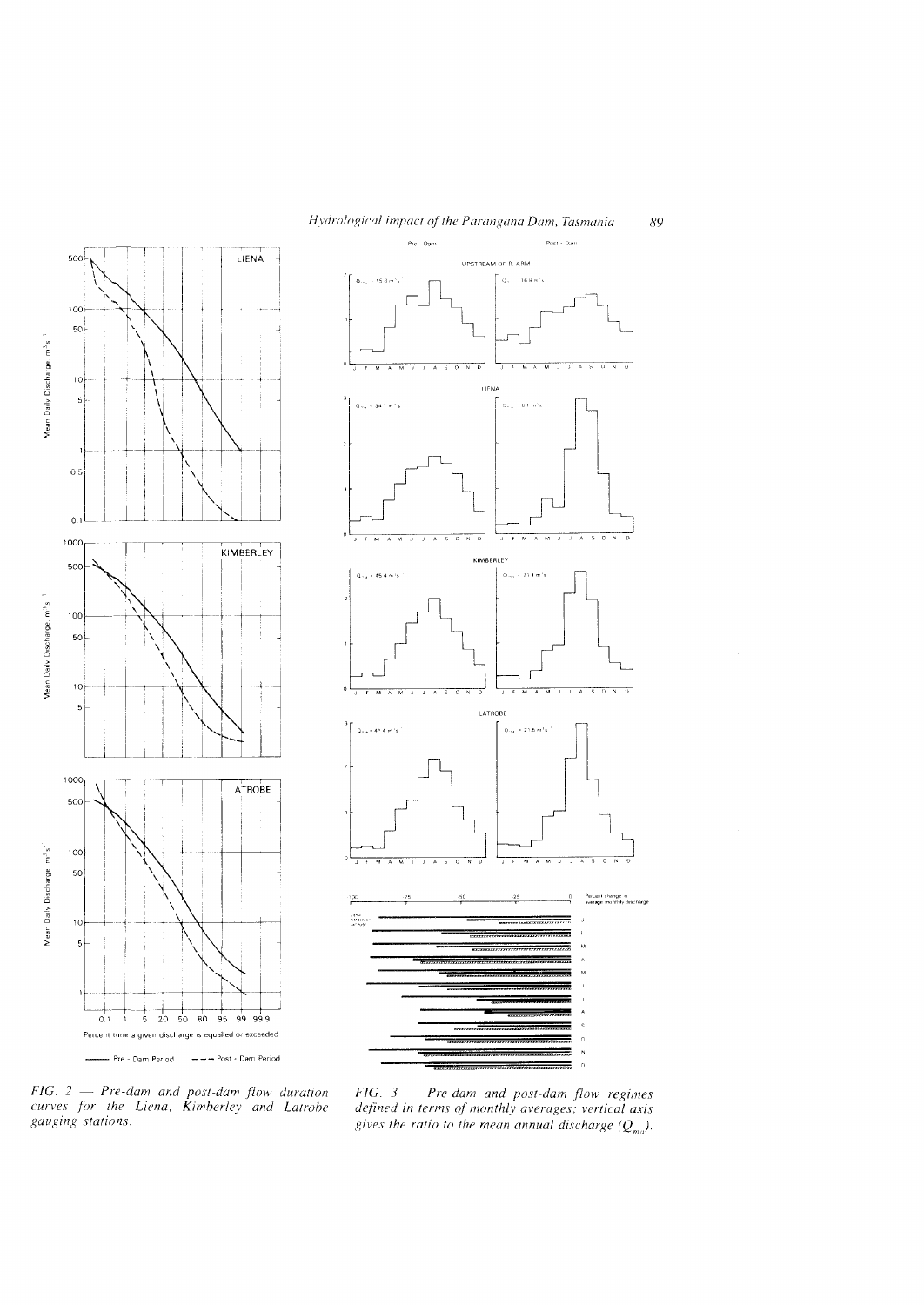# 90 A. *D. Knighton*



*FIG.* 4 --*Floodfrequency curves for the Liena, Kimberley and Latrobe gauging stations. The Latrobe data are not analysed in pre-dam and post-dam terms but as a single series.*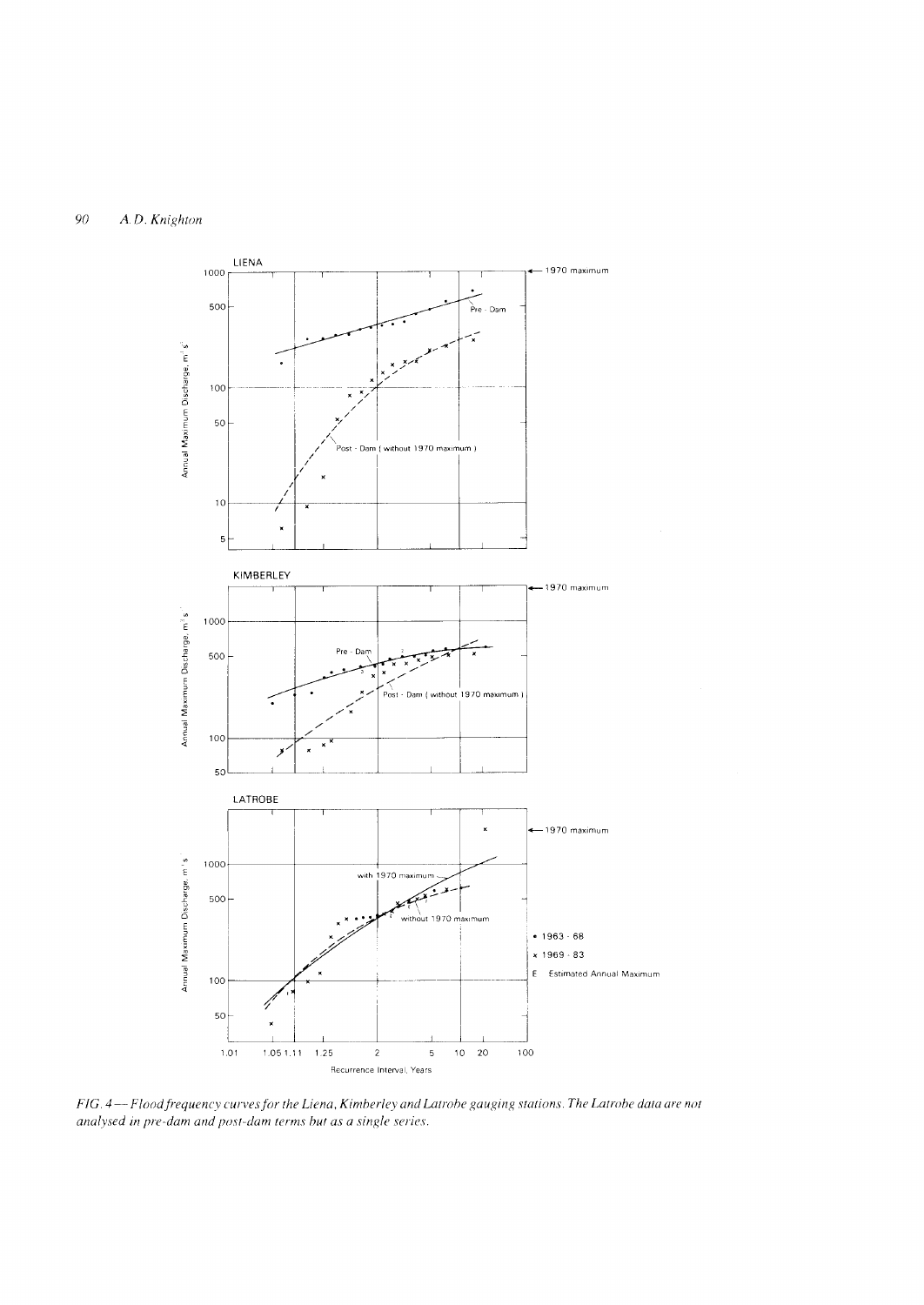pI01S. At Liena and Kimberley the data were split into pre- and post-dam periods for separate analysis but at Latrobe the series was not long enough for such an approach. The data there were treated as a single series.

At Liena the pre-dam data are reasonably well described by a straight line but the post-dam data are distinctly skewed (fig. 4). The greatest difference hetween the two plots occurs at the lower end of the scale with a decrease in the more frequent flood values of over 90%. Gradually the two series begin to converge but the difference between them beyond  $Q_2$  depends on whether or not the 1970 maximum is included in the analysis (table 2). Despite the dam, that flood exceeded all previous records, fully occupying the spillway. It does not fit easily into the pattern formed by the other peak flows and its recurrence interval is consequently difficult to estimate in a reliable way. If the pre- and post-dam distributions are separately used for estimation purposes, then the flood would have a recurrence interval of 800 years and > 1000 years respectively. In an upper level of the Marakoopa Caves, west of Mole Creek (fig. 1A), there is a stalagmite estimated at 9000 years old. In 1970 floodwaters occupied that level and stained the previously white stalagmite to a height of 0.75 m, reinforcing the argument that the 1970 flood was indeed a very rare event. To provide a more realistic picture of the effect of the dam on flood flows, therefore, the 1970 flood was excluded. The resultant plot becomes sub-parallel with the pre-dam distribution beyond  $Q<sub>s</sub>$ , indicating a 50% reduction of flood magnitudes in the 5-20-year range.

At Kimberley also, the 1970 flood is a long way beyond previous experience, exceeding by 50% the maximum probable flood estimated just one year earlier (Steane 1969). Indeed, extending the curve of a total analysis (1945-83) gave an estimated recurrence interval for that flow of more than 1000 years. Again it is ignored in the postdam analysis. The plot of points in the post-dam period suggests the possibility of two separate data sets (fig.  $4$ ) -- a low flood set where the decrease is more than 50%, and an intermediate flood set (recurrence interval >2 years) in which the change from pre-dam conditions is relatively small. The curve for the post-dam period is a poor fit and tends to give a misleading impression of the degree of change, particularly at the ends of the scale (table 1). Nevertheless, it is not uncommon that the smaller, more frequent flood events are the ones to be decreased the most. Larger floods are less influenced by the containing effect of reservoir

storage and may therefore be altered only to a negligible extent (Warner 1981).

The data for  $1978-81$  are missing from the Latrobe record and, in order to provide a complete series for analysis, peaks were estimated from an equation relating annual maxima at Kimberley and Latrobe (correlation coefficent of 0.99). The plot of points suggests that flood conditions have changed relatively little at this downstream station, although all the data in the lowest part of the range belong to the post-dam period (fig. 4). The effect of the dam on annual peaks above the median flood  $(Q_2)$  seems to have been largely nullified at 90 km.

Sequences of high flows provide another perspective, where the emphasis is more on maintaining a specified discharge level than attaining a particular discharge magnitude. Here a sequence is defined as the number of days in succession that daily discharge exceeds the 5% flow which, on average, is equalled or exceeded about 18 days each year. It should be remembered that discharge at this flow decreased everywhere along the river after closure of the dam (table 2), so that the comparisons of flow sequences are in any case based. on different discharge values.

At Liena there were more than twice as many high flow sequences in the pre-dam period but they were significantly shorter (table 3) with less than 30% greater than 2 days in length. In producing better sustained but less frequent sequences, therefore, the dam seems to have had the effect of making the flow regime less flashy. It should be pointed out, however, that in the post-dam period the number of sequences has decreased dramatic ally after 1975. Of the 277 days on which the 5% flow was exceeded between 1969 and 1983, 236 occurred before 1976. Whatever the reason for that, be it climatic fluctuation or change in release policy, such a trend could have a major impact on the river in those reaches immediately downstream of the dam. Unwanted material is less likely to be flushed out of the system and may begin to concentrate up to deleterious levels.

Kimberley has the same basic pattern as Liena in that the sequence data suggest a flashier regime prior to the dam (table 3). However, the changes are less accentuated, the ameliorating effect of the Dasher being a major factor. Also, the distinction beteen  $1969-75$  and  $1976-83$  is less pronounced here. The trend of diminishing effect continues downstream so that by Latrobe pre- and post-dam sequence statistics are virtually identical (table 3).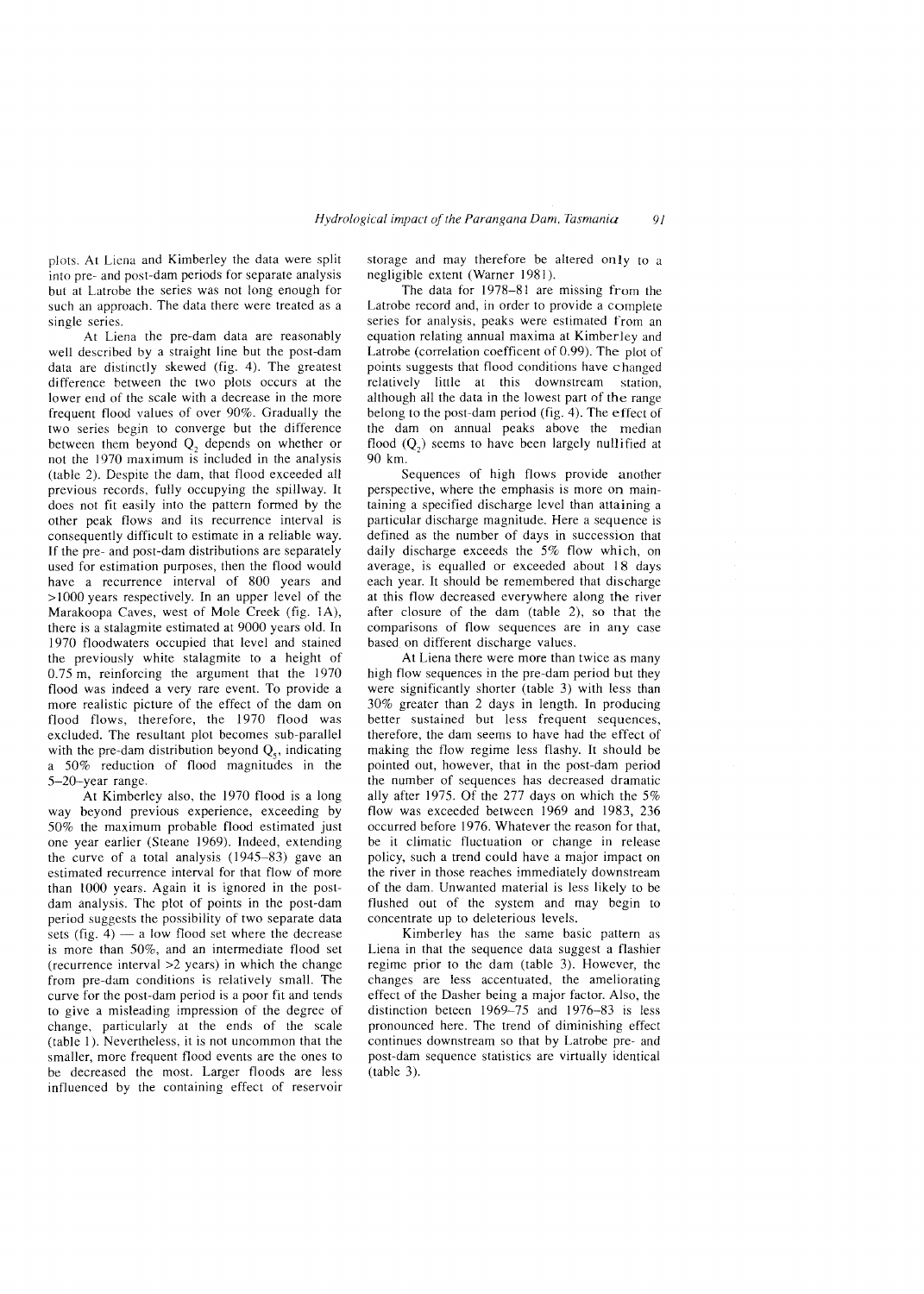|                               | <b>Gauging station</b>                                                                                                      |                                                                                       |           |          |                                                    |                                                                                          |
|-------------------------------|-----------------------------------------------------------------------------------------------------------------------------|---------------------------------------------------------------------------------------|-----------|----------|----------------------------------------------------|------------------------------------------------------------------------------------------|
|                               | The continuation of the company of the continue of the continue of the continue of the continued and the continued<br>Liena |                                                                                       | Kimberley |          | And with the windst constant to commer-<br>Latrobe |                                                                                          |
|                               | pre-dam                                                                                                                     | as the means are compared to the state of the control speed with the most<br>post-dam | pre-dam   | post-dam | pre-dam                                            | MAINTENT COLLECTION CONTINUES TO AN ALLEGED AND COMPANY AND RELEASED FOR ANY<br>post-dam |
| Average length<br>of sequence | accounts a series areas for the control of the control of the<br>23                                                         | 4.8                                                                                   |           | 3.4      | 3.1                                                | THE R. P. LEWIS CO., LANSING, MICH.                                                      |
| Number of<br>sequences*       |                                                                                                                             | 39                                                                                    | 58        | 55       |                                                    |                                                                                          |

| <b>TABLE 3</b>                                     |  |
|----------------------------------------------------|--|
| Sequences of Days with Discharge above the 5% Flow |  |

\* All data are reduced to a common time base of lO years.

### Minimum Flows

The other end of the flow scale is also important for a variety of reasons  $-$  the maintenance of water supplies, water quality, disposal of unwanted substances, and the provision of suitable conditions for fish and waterfowl. As with peak flows, two approaches are used to assess the impact of the dam $-$  frequency analysis of annual minima, and sequences of low flows. The principles of the first are similar to those used above, but with the minimum flow for a given period being selected from each year of record. Two periods were chosen here - 1 day and 30 days. Thus, the i-day annual minimum is simply the lowest daily mean flow (expressed in  $m<sup>3</sup>$  s<sup>-1</sup>) during the year, while the 30-day annual minimum is the average flow (again expressed in  $*$ m<sup>3</sup> s<sup>-1</sup>) over a 30-day period with the lowest total yield during the year. The second may be a more representative indicator of low-flow conditions, especially as regards water supply.

The curves fit the Liena data reasonably well apart from a few negative residuals at the less reliable upper end of the recurrence scale (fig. 5). The change from pre-dam to post-dam conditions is almost the same for both flow periods (table 4) and represents at least as great a reduction as that produced in the annual maxima (table 1). In view of the contrast before and after 1976 indicated above by the high flow sequence data, a runs test was used to determine whether or not the minima in the post-dam period formed a random sequence or not. Despite a majority of below median values after 1976, neither the I-day nor the 30-day sequence was significantly different from the random.

The Kimberley curves are even better fits (figure 5) and indicate much smaller decreases than at Liena (table 4). Unexpectedly both sets of curves tend to converge at higher recurrence intervals, indicating that the more extreme minima have been less affected. Of the two flow periods the 30day one has experienced more change and that may be the one of greater relevance to water management. As at Liena, a runs test indicated no deviation from random in the sequence of post-dam minima.

insufficent data prevented separate analysis at Latrobe but the distribution of points suggests that pre- and post -dam conditions belong to the same population (fig. 5). The main point to note is that the post-1969 data are better represented at the higher return periods where discharge values are lower.

A low-flow sequence is defined as the number of successive days on which mean daily

# TABLE 4

### Percentage Change in Annual Minimum Flows since Dam Closure

#### Gauging station

| Recurrence<br>interval.<br>(years) | Liena |                                              | Kimberley |        |
|------------------------------------|-------|----------------------------------------------|-----------|--------|
|                                    | 1-dav | $30$ -day<br>minimum minimum minimum minimum | 1-day     | 30-day |
| -1.11                              | -89   | -90                                          | -47       | -66    |
|                                    | -93   | -93                                          | -31       | $-52$  |
|                                    | -94   | -93                                          | -21       | $-37$  |
|                                    | -94   | -92                                          | -14       | $-28$  |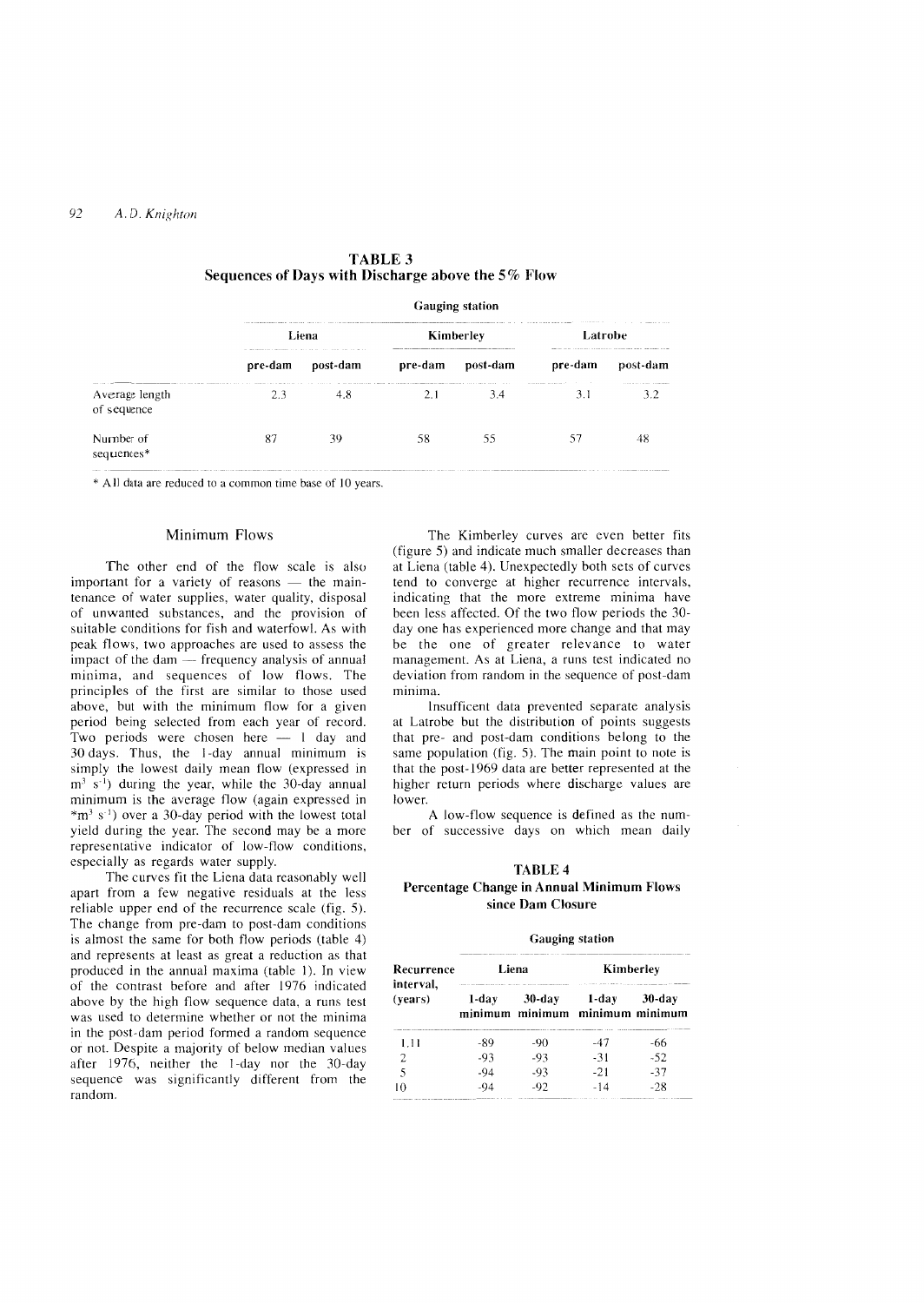discharge fell below the  $95%$  flow given by the appropriate duration curve (fig.  $2$ ). The average length of such sequences varies little downstream with the stations having respective values of 9.2, 10.3 and 9.1 days. Rather surprisingly the pre- and post-dam sequence data do not differ significantly in distributional or average properties at any of the gauging stations. The only noteworthy change was the increased frequency of low-flow sequences at Liena (from 15 per 10 years to 30 per 10 years). There is thus a contrast between the high- and low-flow analyses  $-$  the dam appears to have had impact on the magnitude of low flows (compare tables 1 and 4) but a significant effect on sequencing only in the high flow range.

### DISCUSSION AND CONCLUSION

A dam represents a direct and immediate means of disturbing the existing regime of a river. Because of its diversionary role, the Parangana Dam has produced large decreases in almost all flows, the maximum change being in the intermediate flow range. Of the five commonest effects of impoundments listed by Petts (1984), reduced average annual runoff and smaller flood magnitude are the two which have most clearly resulted from the Parangana Dam. Additional effects include lower flow minima, and accentuated seasonal contrasts with the months of highest flow becoming more dominant (fig. 3).

Changes produced by impoundment can be transmitted over considerable distances. Through its effect on the flow regimc of the River Nile, the Aswan High Dam has increased erosion potcntial in coastal areas more than 900 km downstream (Kashef 1981). Data for the Flaming Gorge Dam on the Green River show that, in common with many river regulation schemes, the range of mean flows has been significantly reduced and that, despite the entry of major tributaries below the dam, the effect remains substantial 500 km downstream (table 5). However, the data also indicate a progressive diminution of effect with distance at flows above the mean annual.

*FIG.* 5 - *Frequency curves for 1-day and 30-day annual minimum discharges at Liena, Latrohe; the Latrohe data are analysed as a series, Vertical axis is "annual minimum discharge in*   $m^3 s^{11}$ .

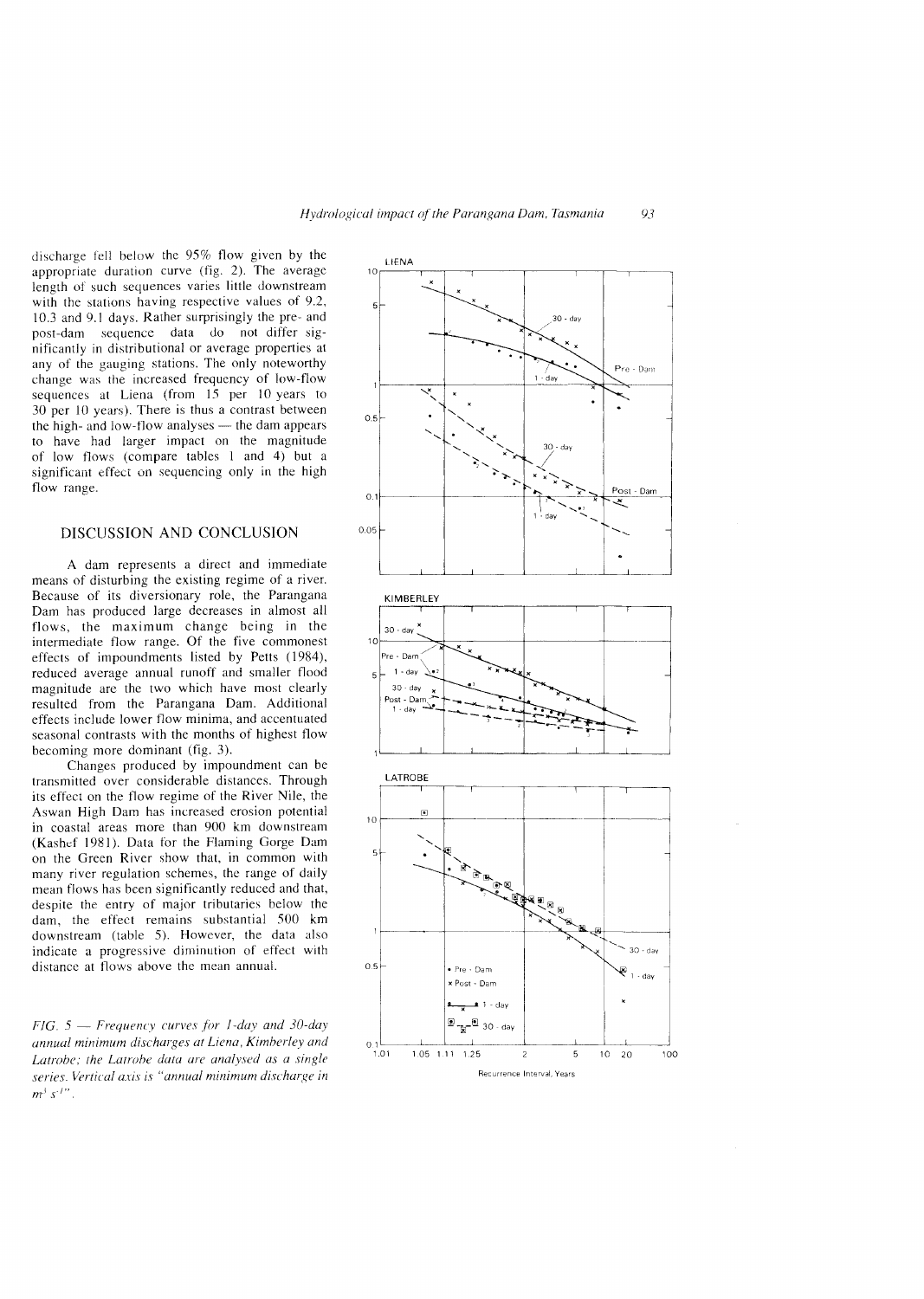

*FIG. 6* - Percentage change and percentage change per unit loss of drainage area in various flow durations along *the Mersey River below the Parangana Dam. The plots refer to flows with a low (0.1%, 1%, 5%), intermediate (50%) or high* (95%) *duration*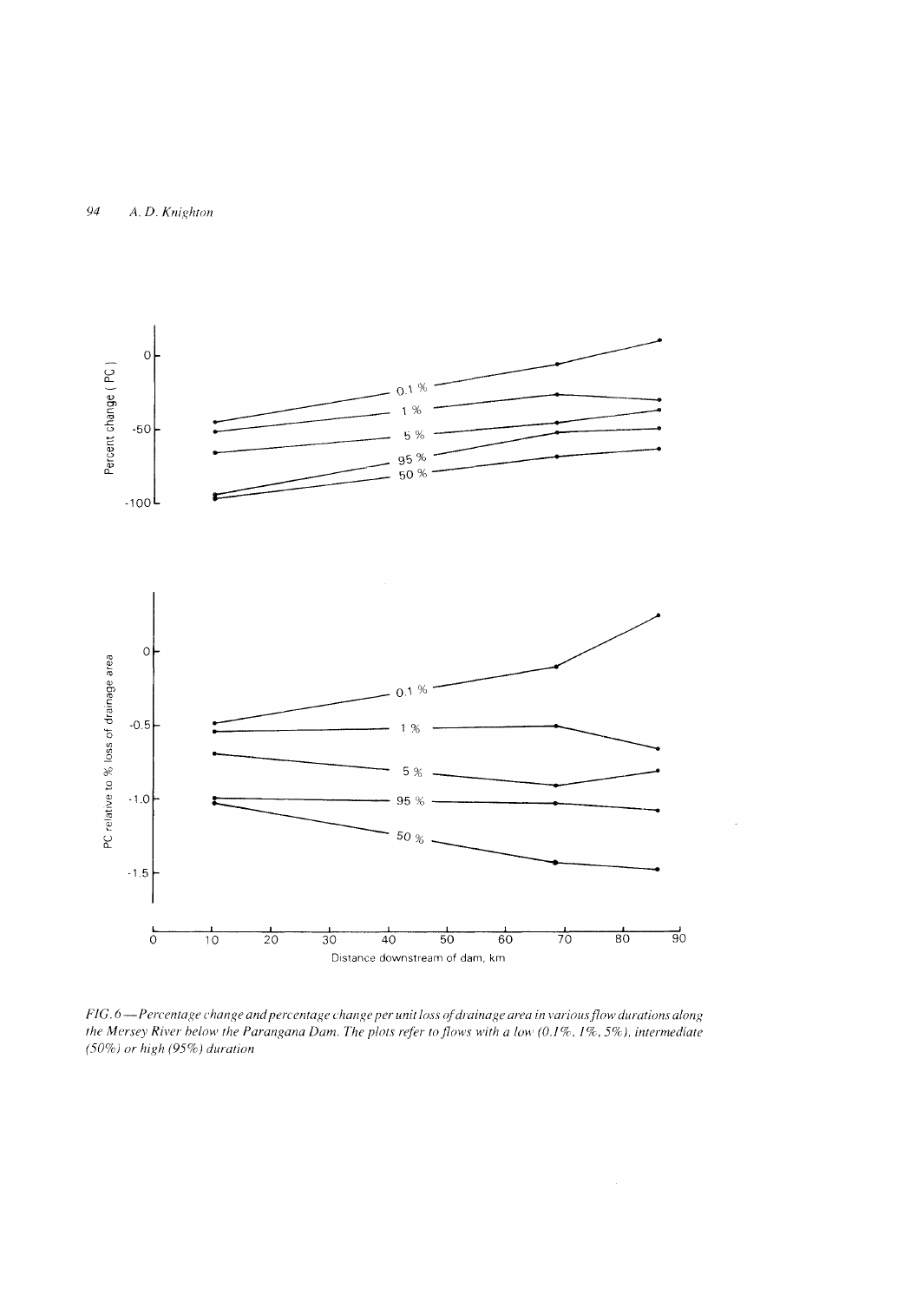| <b>Flow</b> | Greendale gauge<br>$(0+km)$<br>downstream) | Jensen gauge<br>$(170 \text{ km})$<br>downstream) | Green River gauge<br>$(470 \text{ km})$<br>downstream) |
|-------------|--------------------------------------------|---------------------------------------------------|--------------------------------------------------------|
| 1%          | -70                                        | $-4()$                                            | -30                                                    |
| 5%          | $-50$                                      | $-30$                                             | $-20$                                                  |
| Mean annual | 0                                          | - 3                                               | -4                                                     |
| 95%         | $+85$                                      | $+120$                                            | $+75$                                                  |

| TABLE 5                                                        |
|----------------------------------------------------------------|
| Percentage Change in Flow Conditions Downstream of the Flaming |
| Gorge Reservoir on the Green River, Colorado and Utah (after   |
| Andrews 1986)                                                  |

The Parangana Dam represents an extreme case in that it excludes all but the highest flows from the downstream river, In complete contrast to the Flaming Gorge Dam, the range of daily mean flows has actually increased, due largely to major reductions in intermediate and low-flow discharges (fig. 2, table 2). Not unexpectedly the gauge closest to the dam, at Liena (fig. 1), has experienced the greatest decrease but the effect of the dam on these flows remains large even at Latrobe, 88 km downstream, particularly when the change is expressed relative to the loss in drainage area (fig. 6).

Rather surprisingly in view of one of the major functions of dams, maximum flows have changed the least. Indeed the post-dam period has witnessed the highest flood on record (with a recurrence interval of over 500 years) and it seems that the Parangana Dam is performing only a limited flood control role. As regards the change in peak discharges, two characteristics stand out: the larger, less frequent floods have been the least affected; downstream recovery is much more rapid than for other discharges (fig. 4, table  $1$ ) -- the more extreme floods may actually have increased in volume further downstream (fig. 6). These characteristics can be attributed firstly, to the role and limited capacity of Lake Parangana which, being a storage reservoir for power generation, is kept at a high level so that there is limited space for accommodating input flows at times of peak runoff; and secondly, to the large runoff contributions from unregulated tributaries below the dam, notably the Dasher (fig. 1). The Mersey is somewhat unusual in having such a large tributary magnitude in the lowest third of its course. That may partly explain why in the pre-dam period the river often peaked at

Kimberley before it did at Liena and why on several occasions after 1969 peaks at Kimberley and Latrobe had no equivalents at Liena.

One-day and 30-day minima have been severely reduced by the dam but these low flows do seem to recover reasonably well and by the mouth have almost regained their pre-dam levels. Undoubtedly the contributions from the Dasher and other tributaries are the major factor in the way that minimum as well as maximum flows recover in the lowest parts of the river. Herein lies a contrast, between the lower and upper Mersey, as regards the impact of the dam. In the latter, downstream tributaries compensate to a surprising extent for the diversion of headwater runoff. In the former, and particularly in reaches 1-5 (fig. 1), the decreases in minimum and average flows are so severe that several deleterious effects could ensue. Agricultural wastes may build up and affect the quality of the water. Stagnant pools could become significant breeding grounds for insect populations, especially since flushing discharges are now less frequent at the relevant season and colder headwaters have been diverted. Certainly increased algal growth is a feature of the river above Liena. In function and effect the Parangana Dam is an atypical example of impoundment. Its impact on the physical, chemical and biological character of the Mersey needs to be carefully monitored, since it is far from being realised.

#### ACKNOWLEDGEMENTS

would like to thank the foilowing: The Royal Society and the University of Sheffield Research Fund for financial assistance; Dr Les